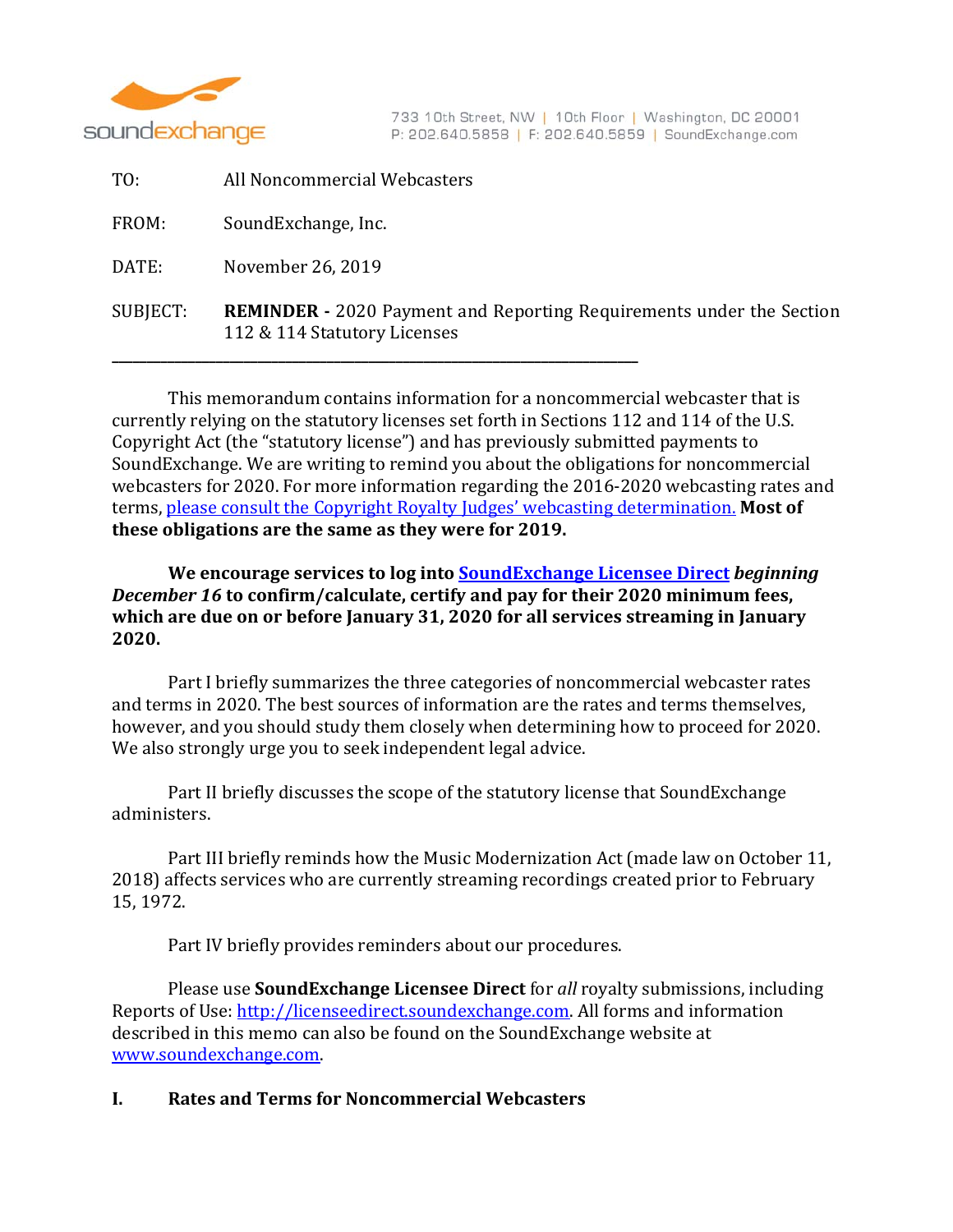

**IMPORTANT:** Please remember that SoundExchange **does not invoice services.** Each service is obligated to submit payments, Statements of Account, and Reports of Use (if applicable) regularly and in accordance with applicable rates and terms for the statutory license.

As a reminder, to be eligible for noncommercial webcasting rates and terms, a service must have received (or applied for) tax-exempt status under section 501 of the Internal Revenue Code, or must be operated by a governmental entity for public purposes. **If you have questions as to your eligibility for any of the below categories, or for noncommercial status in general (e.g., if you are a CPB‐qualified entity), please seek legal advice.**

There are three categories applicable to noncommercial webcasters in 2020: Noncommercial Webcasters (CRB), Noncommercial Educational Webcasters, and Public Radio Broadcasters. 

- A. **Noncommercial Webcasters (CRB).** The Noncommercial Webcaster rates and terms are set forth in 37 CFR Part 380.
	- a. Minimum Fee Payment and Statement of Account: Services that operate as Noncommercial Webcasters must pay a \$500 recoupable, non-refundable minimum fee per station or channel by January 31, 2020 (accompanied by a signed and completed Statement of Account form, either mailed/emailed or calculated and certified online using **SoundExchange Licensee Direct**). This annual fee covers the first 159,140 aggregate tuning hours ("ATH") per month; any usage greater than this must be paid for as described in (b) below. Services must submit a monthly Statement of Account listing their aggregate tuning hours for the month no later than 45 days after the end of the month.
	- **b.** If **needed, additional usage fees:** Services incur additional usage fees on all transmissions above 159,140 ATH per month. Usage fees for 2020 must be paid at the rate of **\$0.0018** per performance. Usage fees are due by the 45<sup>th</sup> day after the end of the month in which the usage fees are incurred, and must be certified in Licensee Direct.
	- c. Under the methodology determined by the Copyright Royalty Board at 37 CFR §380.10(c), **there will be no change to the rates in 2020** due to the Consumer Price Index.
	- d. **Reports of Use**
		- i. Services owning and operating FCC-licensed AM or FM stations that do not exceed the annual minimum fee in royalties ("eligible minimum fee webcasters") can provide sample-based Reports of Use (i.e., two weeks of reporting per calendar quarter). Sample-based reports by Noncommercial Webcasters may report audience listenership using the combination of (a) the sample period's sum of ATH, (b) the station or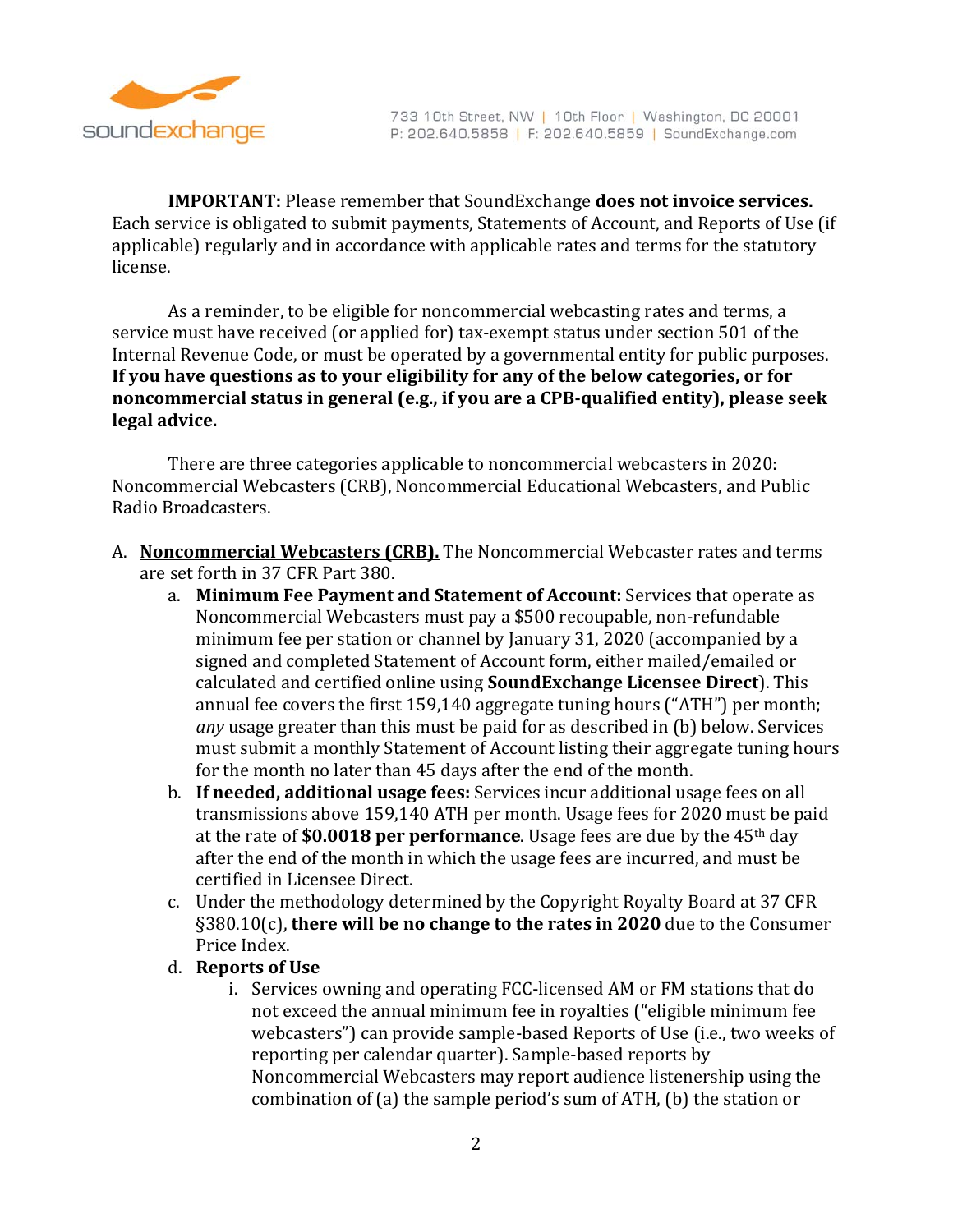

channel names, and  $(c)$  the play frequency (i.e. "spins") of each track during the sample period, instead of actual total performances, but the use of actual total performances is encouraged. These quarterly Reports of Use for 2020 are due within 45 days after the end of each calendar quarter. 

- ii. All other services must submit monthly Reports of Use, containing census information, including actual total performances. Monthly Reports of Use are due within 45 days after the end of each month.
- B. **Noncommercial Educational Webcasters.** The Noncommercial Educational Webcaster rates and terms are set forth in 37 CFR Part 380. Noncommercial Educational Webcasters are student-run noncommercial webcasters owned or sanctioned by domestically accredited educational institutions. They are also nonsubscription services, and must not be a "CPB qualified" service (i.e., qualified to receive funding from the Corporation for Public Broadcasting).
	- a. Minimum Fee Payment and Statement of Account: Services that operate as Noncommercial Educational Webcasters must pay a \$500 recoupable, nonrefundable minimum fee per channel or station by January 31, 2020 (accompanied by a signed and completed Statement of Account form, either mailed/emailed or calculated and certified online using **SoundExchange Licensee Direct**). This annual fee covers the first 159,140 aggregate tuning hours ("ATH") per month.
	- b. **If ATH threshold is exceeded:** Services exceeding the 159,140 ATH monthly threshold more than once in a single year are no longer eligible for the Noncommercial Educational Webcaster category, and must restate/resubmit their calendar year activity as a Noncommercial Webcaster (CRB). If this condition appears to be applicable to your service, please contact us at your earliest convenience.
	- c. **Reports of Use:**
		- i. Eligible Noncommercial Educational Webcasters that did not exceed 80,000 ATH in any month for any individual channel or station more than once in 2019, and do not expect to exceed 80,000 ATH in any month in 2020, can elect reporting relief and pay an additional \$100 reporting waiver fee in lieu of providing Reports of Use. **NOTE:** Election (and payment) for the reporting waiver must be submitted with the minimum fee, on or before **January 31, 2020**.
		- ii. Services that exceed 80,000 ATH in a given month more than once, but do not exceed 159,140 ATH in a given month more than once, can provide sample-based Reports of Use (i.e., two weeks of reporting per calendar quarter). Services eligible for the reporting waiver described in  $(c)(i)$ above may also choose to provide sample-based Reports of Use and forgo the \$100 reporting waiver fee. Sample-based reports by Noncommercial Educational Webcasters do not require actual total performances or ATH,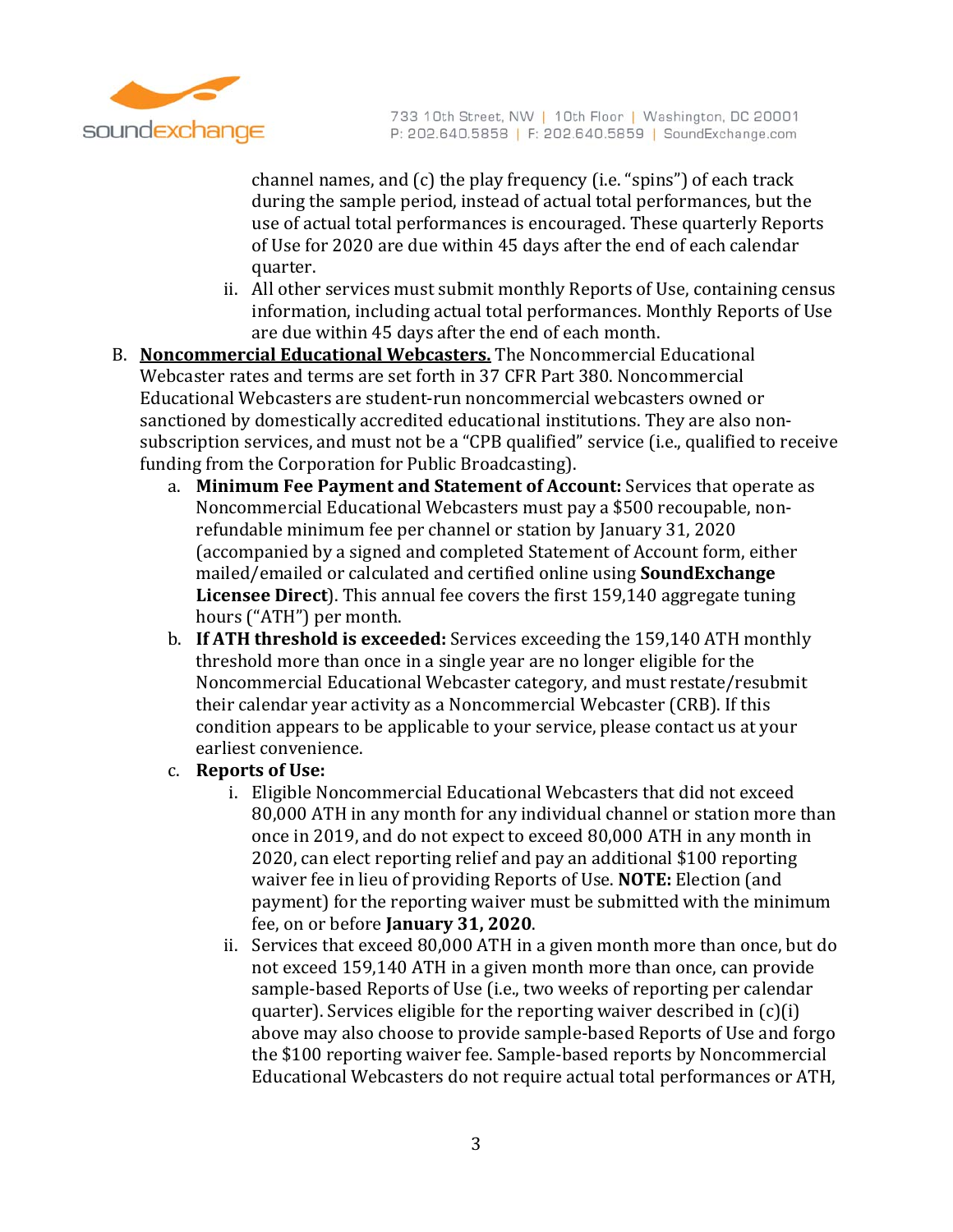

but the use of actual total performances or ATH is encouraged. These four quarterly Reports of Use for 2020 are due no later than January 31, 2021.

- iii. Services that exceed 159,140 ATH in a month more than once in a calendar year must resubmit their Reports of Use as a Noncommercial Webcaster (CRB), and should contact us immediately for additional assistance.
- d. **2021‐2025 Rates and Terms.** As you may know, for more than a decade the rates and terms for Noncommercial Educational Webcasters have largely been the product of negotiated settlements between SoundExchange and College Broadcasters, Inc. This process is encouraged by the CRB, as it not only saves time and legal fees, but increases the success of the partnership between those who use music and those who create it. Once again, we have forwarded to the Copyright Royalty Board another negotiated settlement, this time regarding proposed rates and terms for 2021-2025. If approved (as expected), one of the significant changes to the current rates and terms will be the first increase of the minimum fee for educational webcasters in more than a dozen years:  $a $50$ increase, annually, beginning at \$550 in 2021 and ending at \$750 in 2025. More information about this needed change to the rates will come in greater detail upon formal approval by the CRB, but we felt it important to inform Noncommercial Educational Webcasters now, in order to allow as much time for appropriate planning and budgeting as possible. Please visit Licensee Direct more for information in the coming months.
- C. Public Broadcasters. National Public Radio, the Corporation for Public Broadcasting, American Public Media, Public Radio International, and certain public radio stations are all operating under a negotiated agreement with SoundExchange that was published as a part of the 2016-2020 rates and terms at 37 CFR Part 380. If you believe that your service is, or should be, a part of this agreement, please contact your applicable public radio association for more information and instruction.

# **II. The Statutory License**

As a reminder to services of what the statutory license administered by SoundExchange covers, the statutory license is for the *public performance* of *sound recordings* by means of certain *eligible non‐interactive digital audio transmissions*. 

**Musical works licensing:** If you are webcasting, you almost certainly need to obtain a public performance license for the *musical* works (i.e. the underlying notes and lyrics) as well as for the sound recordings. SoundExchange does not administer licenses relating to the public performance of musical works. You should contact ASCAP, BMI, SESAC and Global Music Rights, as appropriate, for those rights.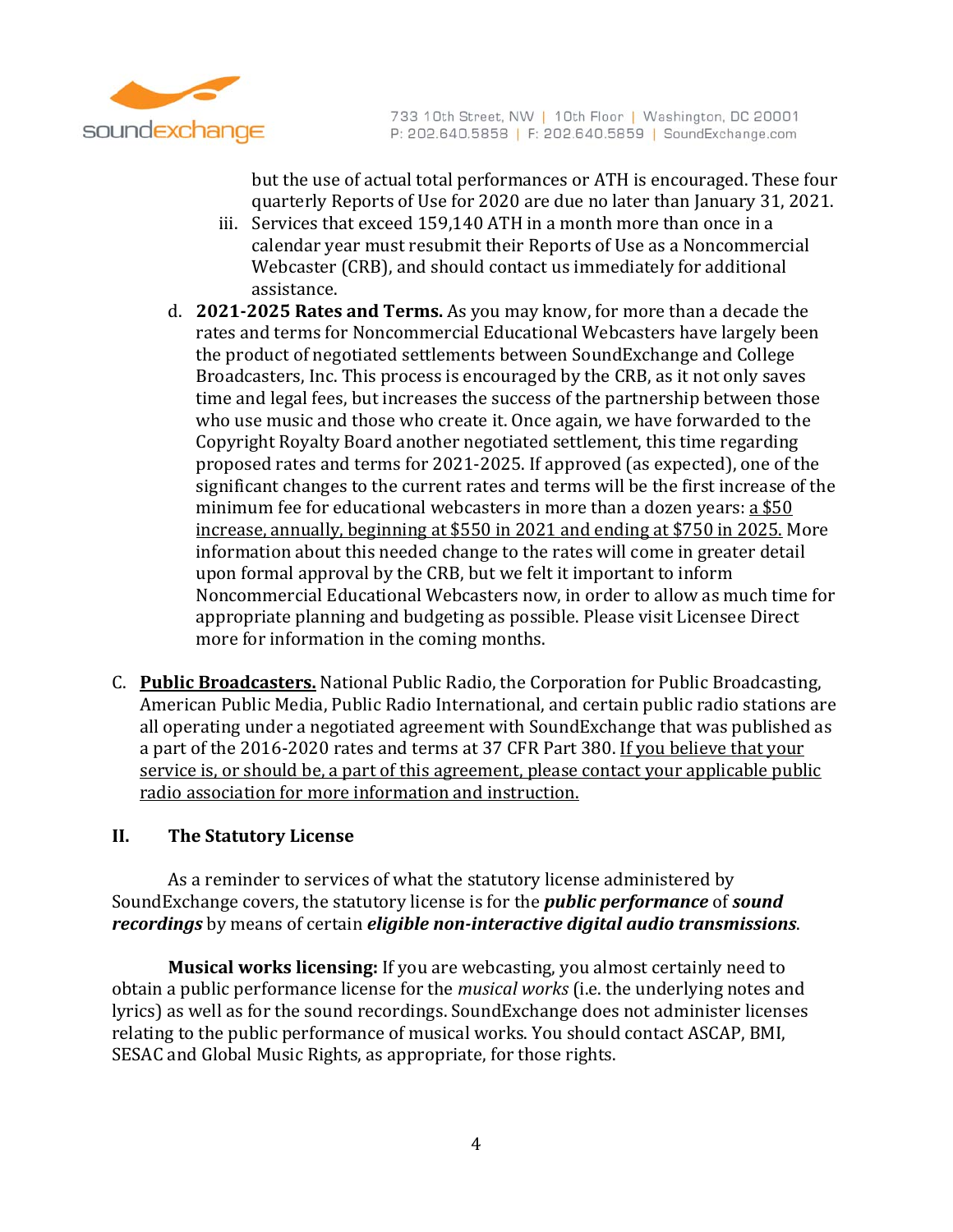

**Interactive streaming and downloads:** In addition, the statutory license administered by SoundExchange does not cover interactive streaming or downloads of any kind, including downloadable "podcasts" of archived programming. If you are offering **podcasts that include sound recordings, then you may need to obtain a direct license from the relevant copyright owners. SoundExchange does not administer licenses for podcasting.**

As always, if you have any questions about whether your activities are within the scope of the statutory license, you must contact your own legal counsel.

## **III. Music Modernization Act of 2018**

A little more than a year ago, on October 11, 2018, the Music Modernization Act of 2018 ("MMA") was passed into law. One of the many changes to copyright law was the new ability to pay for certain uses of sound recordings created prior to February 15, 1972 ("Pre-72 Recordings"), provided those uses are otherwise eligible for statutory licensing under sections 112 and 114 of the Copyright Act. This means that statutory licensees may include performances of Pre-72 Recordings within their otherwise eligible digital transmissions of sound recordings, and pay and report for them without distinction or difference from other sound recordings within those transmissions. As always, services may choose to directly license with applicable copyright owners as an alternative to statutory licensing, and we encourage services to seek legal counsel regarding all of their business decisions. If you have questions about the use of Pre-72 Recordings, please contact us at LicenseeRelations@soundexchange.com. 

# **IV. Procedural Changes and/or Reminders**

A. **SoundExchange ISRC Search:** Use of International Standard Recording Codes (ISRCs) is the preferred way for licensees to identify sound recordings within Reports of Use. (Services not using ISRCs must provide both album name and marketing label to identify sound recordings within Reports of Use.) SoundExchange ISRC Search is a *free* option for licensees and others to search for (and download) ISRCs from our renowned repertoire database. Please visit http://isrc.soundexchange.com today to look up ISRCs for any recordings. We also offer an API for services to develop integrated access to this site. Please contact **RepMatchService@soundexchange.com** for more information.

**B.** Repertoire Match Service: SoundExchange now offers a *free* matching service to our vast repertoire database. You can upload a file containing all tracks in your catalog through Licensee Direct. We'll match them to ISRCs provided by the rights owners themselves, and return the file so you can update your entire catalog at once. Please visit SoundExchange Licensee Direct for more information.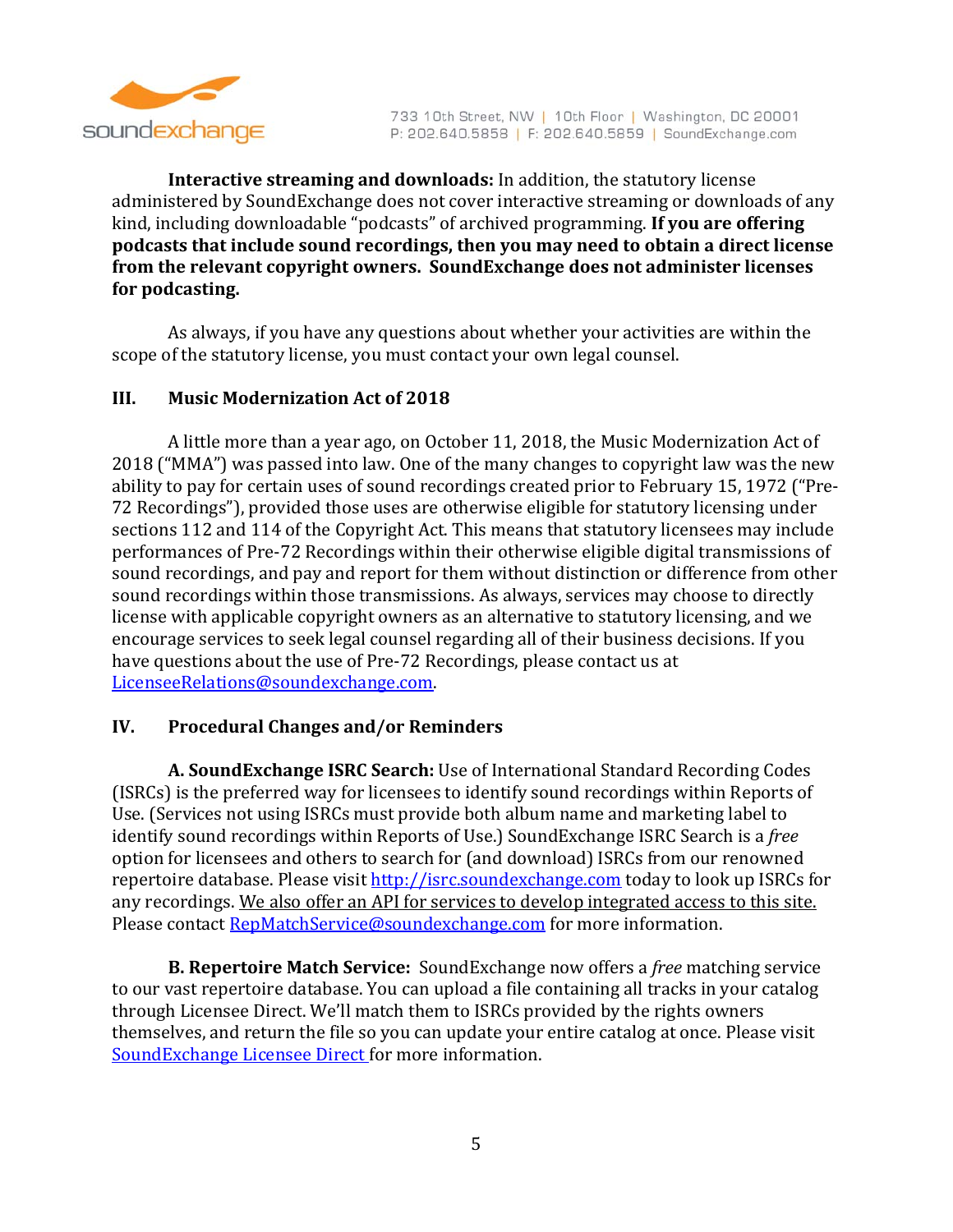

**C. ROU Augmentation:** Services logging into **SoundExchange Licensee Direct** may access versions of their submitted ROUs that we have augmented (where possible) with ISRCs, populated from our vast repertoire database. In addition, we highlight which parts of your submissions were potentially missing required information. We encourage you to regularly download these augmented files, in order to populate your own databases with this important identification field for sound recordings, so that your future submissions can include them, improving the efficiency for the entire royalty distribution process.

**D. Delivery Address for Payments and Minimum Fee Statements of Account:**

We encourage all services to use SoundExchange Licensee Direct to calculate, certify and pay for royalties online, including the renewal of their minimum fee if no changes occurred to their service from the previous vear. New services, or services who have made changes to their service from the previous year, should send us (signed) Minimum Fee Statements of Account (available on our website) and payments in the following manner:

Email (SOAs *only*, as a signed pdf): licenseerelations@soundexchange.com

Physical delivery (forms and payments *only*):

**SoundExchange, Inc. Lockbox Services 75202 P.O. Box 75202 Wells Fargo Bank**

Standard USPS Mail **Standard USPS** Mail **Courier Service Courier** Service **Baltimore, MD 21275‐5202 7175 Columbia Gateway Drive Attn: SoundExchange, Inc., Lockbox 75202 Columbia, MD 21046 Tel.: 1‐800‐289‐3557**

All payments should be made payable to "**SoundExchange**" or "**SoundExchange**, **Inc.**" 

Any and all *other* correspondence may be sent to the attention of Licensee Relations at SoundExchange, 733 10<sup>th</sup> Street NW, 10<sup>th</sup> Floor, Washington, DC 20001 or emailed to licenseerelations@soundexchange.com. **Please do** *not* **send payments/forms to our DC address, unless instructed to do so by a Licensee Relations team member.**

\* \* \* 

This memorandum does not constitute a waiver of our members' right to recover damages incurred by virtue of any unlicensed transmissions or reproductions of copyrighted sound recordings, and such rights as well as claims for other relief are expressly retained. You should be aware that SoundExchange does not make any determination as to whether a service is in fact eligible to use the statutory license. Instead, the applicable authorization for such services to publicly perform sound recordings derives